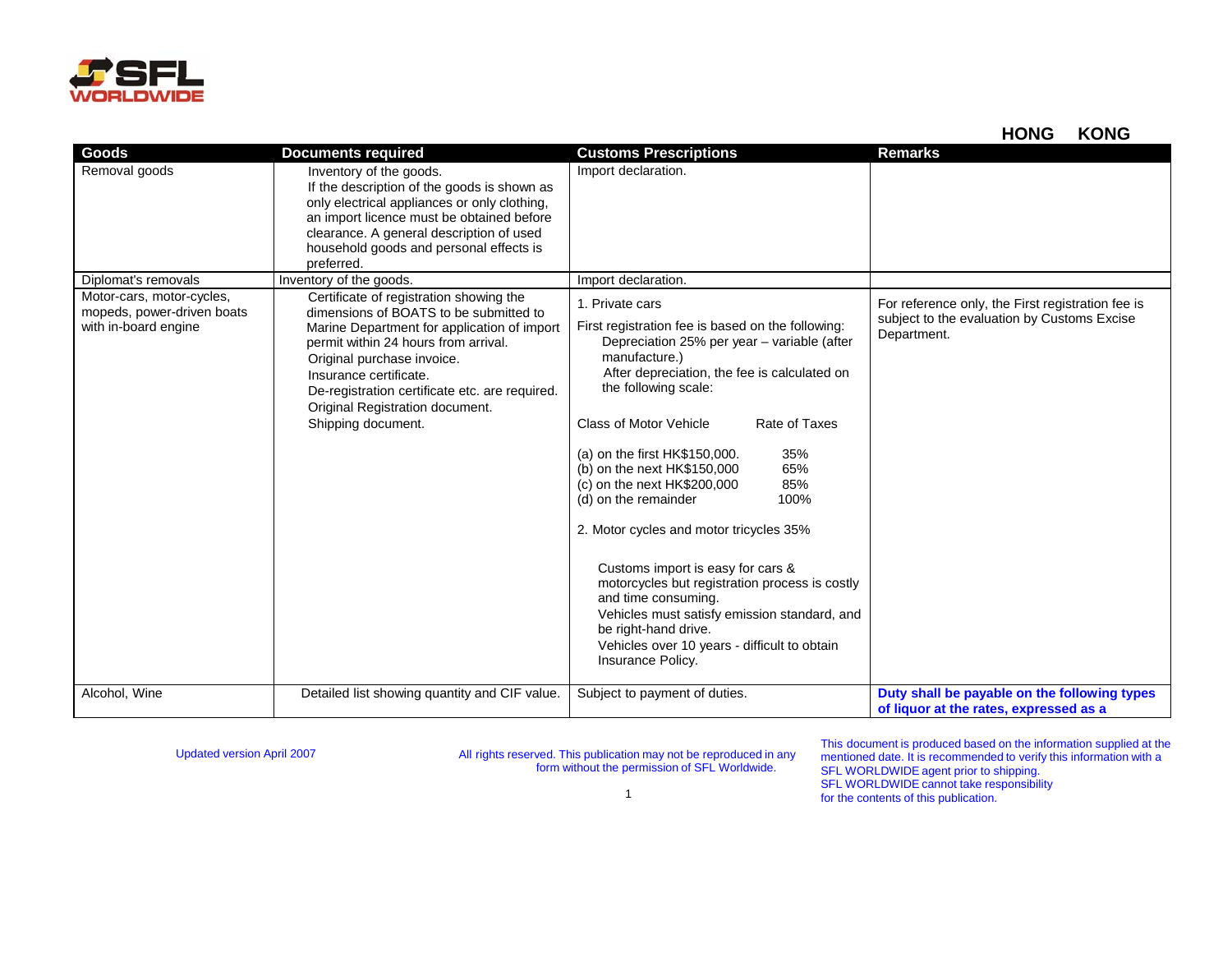

## **HONG KONG**

| Goods                      | <b>Documents required</b>                                                                                                          | <b>Customs Prescriptions</b> | <b>Remarks</b>                                                                                                                                                                                                                                                                                                                                                                                       |
|----------------------------|------------------------------------------------------------------------------------------------------------------------------------|------------------------------|------------------------------------------------------------------------------------------------------------------------------------------------------------------------------------------------------------------------------------------------------------------------------------------------------------------------------------------------------------------------------------------------------|
|                            |                                                                                                                                    |                              | percentage of the value (calculated in<br>accordance with section 26A of the Dutiable<br><b>Commodities Ordinance), set out opposite</b><br>each type of liquor :                                                                                                                                                                                                                                    |
|                            |                                                                                                                                    |                              | <b>Type of Liquor: Rate</b>                                                                                                                                                                                                                                                                                                                                                                          |
|                            |                                                                                                                                    |                              | Liquor with an alcoholic strength of more<br>than 30% by volume measured at a<br>temperature of 20C 100%                                                                                                                                                                                                                                                                                             |
|                            |                                                                                                                                    |                              | Liquor, other than wine, with an alcoholic<br>strength of not more than 30% by volume<br>measured at a temperature of 20C 20%                                                                                                                                                                                                                                                                        |
|                            |                                                                                                                                    |                              | <b>Wine 40%</b>                                                                                                                                                                                                                                                                                                                                                                                      |
|                            |                                                                                                                                    |                              | Where there is no or insufficient information<br>available from which the Commissioner of<br><b>Customs and Excise (or any officer</b><br>authorized by him in that behalf) is able to<br>determine the value of any quantity of liquor<br>of less than 12 litres, imported at any time in<br>one consignment, he may assess the duty<br>payable on such liquor at the rate of HK\$160<br>per litre. |
| Dangerous goods, firearms  | Valid firearm certificate issued to the owner by<br>the police authorities controlling the area, in<br>which he intends to reside. |                              | Importation prohibited:<br><b>Explosives</b><br>Fireworks                                                                                                                                                                                                                                                                                                                                            |
| Plants, Vegetable products | Phytosanitary certificate required.                                                                                                | Import licence is required.  | Clasp-knives<br>7 working days is required for application of a                                                                                                                                                                                                                                                                                                                                      |
|                            |                                                                                                                                    |                              | Plant Import Licence.                                                                                                                                                                                                                                                                                                                                                                                |
| Food Items                 | Non-perished food items, packed in cans or<br>other durable packaging, may be imported in                                          |                              |                                                                                                                                                                                                                                                                                                                                                                                                      |

Updated version April 2007 All rights reserved. This publication may not be reproduced in any form without the permission of SFL Worldwide.

This document is produced based on the information supplied at the mentioned date. It is recommended to verify this information with a SFL WORLDWIDE agent prior to shipping. SFL WORLDWIDE cannot take responsibility for the contents of this publication.